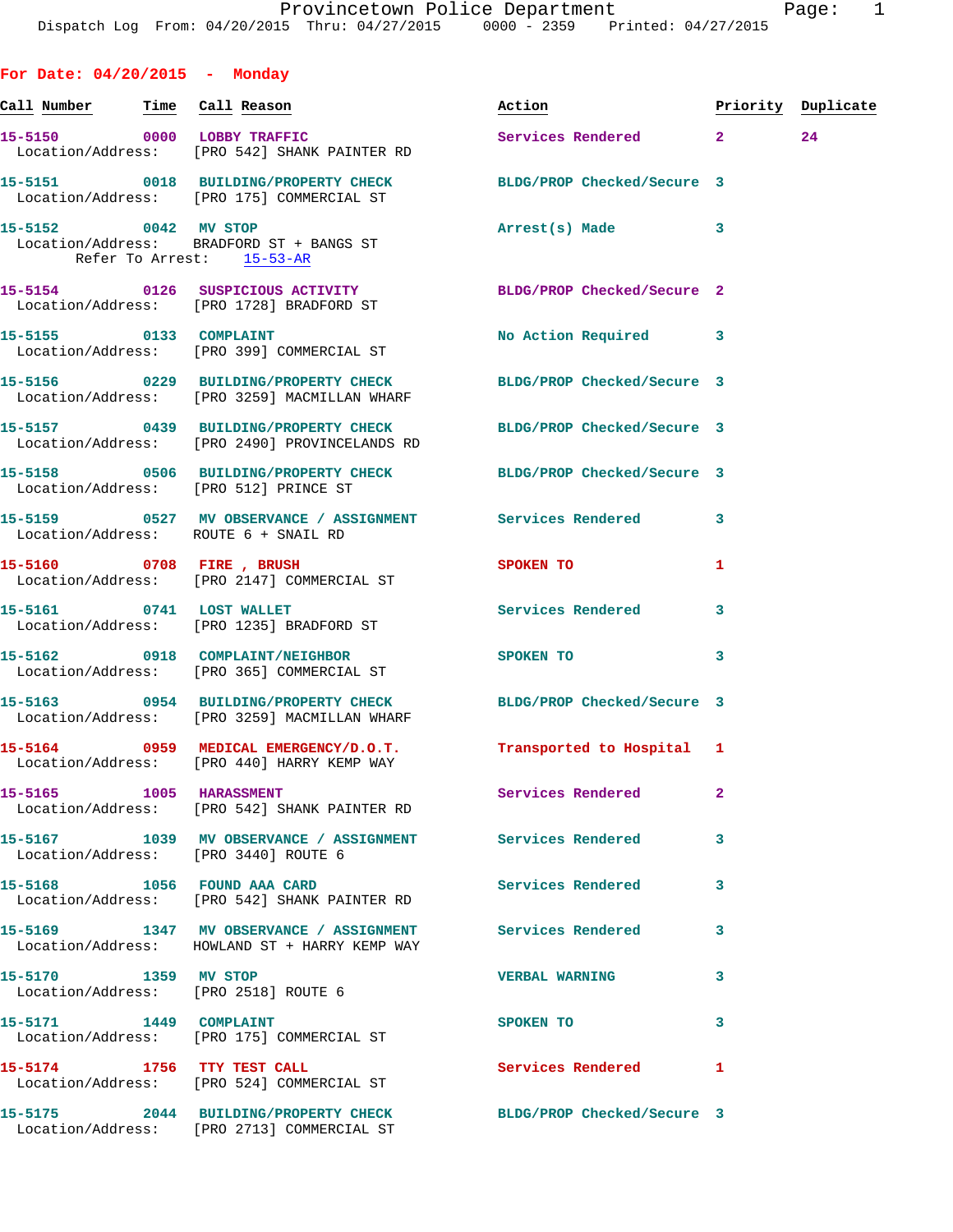|                                  | Dispatch Log From: 04/20/2015 Thru: 04/27/2015 0000 - 2359 Printed: 04/27/2015                                    |                            |                |    |
|----------------------------------|-------------------------------------------------------------------------------------------------------------------|----------------------------|----------------|----|
|                                  | 15-5176 2107 BUILDING/PROPERTY CHECK<br>Location/Address: [PRO 3317] CEMETERY RD                                  | BLDG/PROP Checked/Secure 3 |                |    |
|                                  | 15-5177 2150 BUILDING/PROPERTY CHECK<br>Location/Address: [PRO 2206] COMMERCIAL ST                                | BLDG/PROP Checked/Secure 3 |                |    |
|                                  | 15-5178 2205 BUILDING/PROPERTY CHECK<br>Location/Address: [PRO 526] RYDER ST EXT                                  | BLDG/PROP Checked/Secure 3 |                |    |
|                                  | 15-5179 2242 LOBBY TRAFFIC<br>Location/Address: [PRO 542] SHANK PAINTER RD                                        | Services Rendered 3        |                | 16 |
|                                  | 15-5180 2308 BUILDING/PROPERTY CHECK<br>Location/Address: [PRO 182] COMMERCIAL ST                                 | BLDG/PROP Checked/Secure 3 |                |    |
|                                  | 15-5181 2317 ASSIST CITIZEN<br>Location/Address: [PRO 2227] BRADFORD ST                                           | <b>Services Rendered</b>   | 3              |    |
| 15-5182 2334 MV STOP             | Location/Address: HOWLAND ST + BRADFORD ST<br>Refer To $P/C$ : 15-54-AR<br>Refer To $P/C$ : $\overline{15-55-AR}$ | Arrest(s) Made             | 3              |    |
| For Date: $04/21/2015$ - Tuesday |                                                                                                                   |                            |                |    |
|                                  | 15-5183 0132 BUILDING/PROPERTY CHECK BLDG/PROP Checked/Secure 3<br>Location/Address: [PRO 519] RACE POINT RD      |                            |                |    |
| 15-5184 0204 MV STOP             | Location/Address: COMMERCIAL ST + CENTER ST                                                                       | <b>VERBAL WARNING</b>      | 3              |    |
|                                  | 15-5185 0218 BUILDING/PROPERTY CHECK BLDG/PROP Checked/Secure 3<br>Location/Address: [PRO 554] TREMONT ST         |                            |                |    |
|                                  | 15-5186 0518 BUILDING/PROPERTY CHECK BLDG/PROP Checked/Secure 3<br>Location/Address: [PRO 3259] MACMILLAN WHARF   |                            |                |    |
|                                  | 15-5187 0658 ALARM - GENERAL<br>Location/Address: [PRO 3298] WEST FRANKLIN ST                                     | False Alarm                | 1              |    |
|                                  | 15-5188 0831 MV OBSERVANCE / ASSIGNMENT Services Rendered<br>Location/Address: [PRO 3440] ROUTE 6                 |                            | 3              |    |
|                                  | 15-5189 0855 PARKING COMPLAINT / GENERAL Services Rendered<br>Location/Address: [PRO 824] COMMERCIAL ST           |                            | 3              |    |
|                                  | 15-5190 0859 MV STOP<br>Location/Address: ROUTE 6 + SNAIL RD                                                      | VERBAL WARNING             | 3              |    |
| 15-5191 0919 ANIMAL CALL         | Location/Address: [PRO 451] JOHNSON ST                                                                            | Services Rendered          | $\overline{2}$ |    |
| 15-5192 0939 PHONES DOWN         |                                                                                                                   | Services Rendered          | 3              |    |
|                                  | 15-5193 0941 TRAFFIC CONTROL<br>Location/Address: COMMERCIAL ST + ATLANTIC AVE                                    | Services Rendered          | 3              |    |
| Location/Address: MONTELLO ST    | 15-5195 1041 ALARM - GENERAL                                                                                      | Could Not Locate           | 1              |    |
| 15-5196 1057 MANGY FOX           | Location/Address: CONWELL ST + HARRY KEMP WAY                                                                     | Could Not Locate           | 1.             | 1  |
|                                  | 15-5197 1140 MV OBSERVANCE / ASSIGNMENT Services Rendered<br>Location/Address: HOWLAND ST + HARRY KEMP WAY        |                            | 3              |    |
| 15-5198 1150 ALARM - FIRE        | Location/Address: [PRO 2820] COMMERCIAL ST                                                                        | False Alarm                | 1              |    |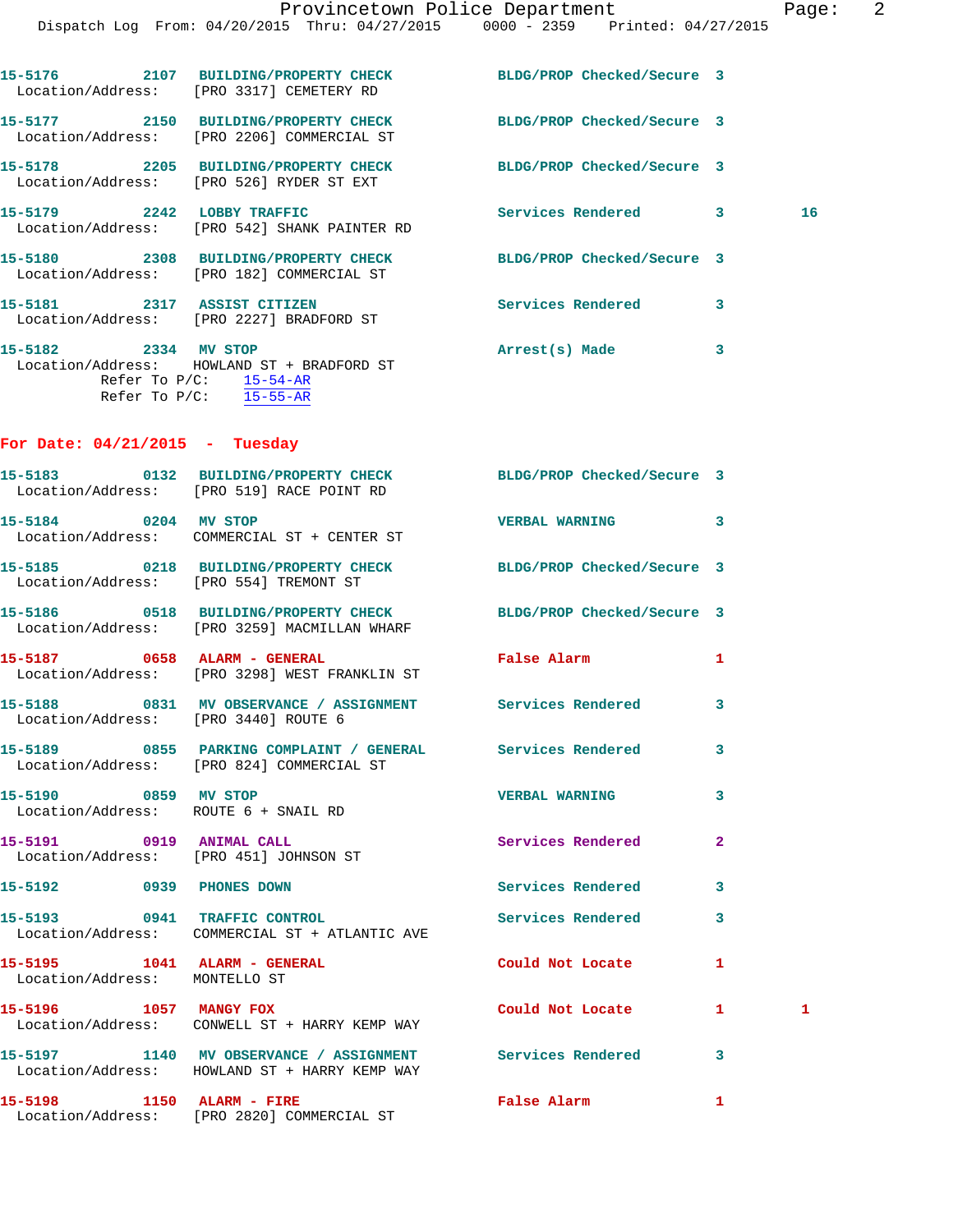|                                                    | Provincetown Police Department<br>Dispatch Log From: 04/20/2015 Thru: 04/27/2015 0000 - 2359 Printed: 04/27/2015 |                            |              | Page: 3 |  |
|----------------------------------------------------|------------------------------------------------------------------------------------------------------------------|----------------------------|--------------|---------|--|
|                                                    | 15-5199 1252 FOUND GLASSES & CASE Services Rendered 3<br>Location/Address: SANDY HILL LN + ROUTE 6               |                            |              |         |  |
|                                                    | 15-5200 1546 BUILDING/PROPERTY CHECK BLDG/PROP Checked/Secure 3<br>Location/Address: [PRO 2206] COMMERCIAL ST    |                            |              |         |  |
|                                                    | 15-5201 1559 THREATS<br>Location/Address: [PRO 694] AUNT SUKEYS WAY                                              | SPOKEN TO                  | $\mathbf{2}$ |         |  |
|                                                    | 15-5202 1607 FALL/TRANSPORT<br>Location/Address: [PRO 2343] BREWSTER ST                                          | Transported to Hospital 1  |              |         |  |
|                                                    | 15-5203 1644 TRAFFIC CONTROL<br>Location/Address: HOWLAND ST + ROUTE 6                                           | Services Rendered 3        |              |         |  |
|                                                    | 15-5205 1741 PARK, WALK & TALK Services Rendered<br>Location/Address: [PRO 175] COMMERCIAL ST                    |                            | $\mathbf{2}$ |         |  |
|                                                    | 15-5206 1829 BEACHED SEAL Taken/Referred to Other 2<br>Location/Address: [PRO 106] COMMERCIAL ST                 |                            |              |         |  |
|                                                    | 15-5207 1953 BUILDING/PROPERTY CHECK BLDG/PROP Checked/Secure 3<br>Location/Address: [PRO 1638] COMMERCIAL ST    |                            |              |         |  |
|                                                    | 15-5208 1957 BUILDING/PROPERTY CHECK BLDG/PROP Checked/Secure 3<br>Location/Address: [PRO 519] RACE POINT RD     |                            |              |         |  |
|                                                    | 15-5209 1958 OPEN DOOR<br>Location/Address: [PRO 895] COTTAGE ST                                                 | BLD/PROP CHECKED UNSECUR 3 |              |         |  |
|                                                    | 15-5210 2048 LEG INJURY/REFUSAL PATIENT REFUSAL 1<br>Location/Address: [PRO 1004] NELSON AVE                     |                            |              |         |  |
|                                                    | 15-5211 2119 LOOSE DOG/RETURNED Services Rendered 2<br>Location/Address: [PRO 3443] COMMERCIAL ST                |                            |              |         |  |
|                                                    | 15-5212 2134 BUILDING/PROPERTY CHECK BLDG/PROP Checked/Secure 3<br>Location/Address: [PRO 175] COMMERCIAL ST     |                            |              |         |  |
|                                                    | 15-5213 2156 BUILDING/PROPERTY CHECK BLDG/PROP Checked/Secure 3<br>Location/Address: [PRO 530] SHANK PAINTER RD  |                            |              |         |  |
|                                                    | 15-5214 2254 LOBBY TRAFFIC<br>Location/Address: [PRO 542] SHANK PAINTER RD                                       | Services Rendered 3        |              | 24      |  |
| For Date: $04/22/2015$ - Wednesday                 |                                                                                                                  |                            |              |         |  |
| Location/Address: COMMERCIAL ST                    | 15-5216 0019 BUILDING/PROPERTY CHECK BLDG/PROP Checked/Secure 3                                                  |                            |              |         |  |
|                                                    | 15-5217 0022 BUILDING/PROPERTY CHECK<br>Location/Address: [PRO 175] COMMERCIAL ST                                | BLDG/PROP Checked/Secure 3 |              |         |  |
|                                                    | 15-5218 0025 BUILDING/PROPERTY CHECK BLDG/PROP Checked/Secure 3<br>Location/Address: [PRO 530] SHANK PAINTER RD  |                            |              |         |  |
|                                                    | 15-5219 0027 MV OBSERVANCE / ASSIGNMENT Services Rendered<br>Location/Address: [PRO 2489] BRADFORD ST            |                            | 3            |         |  |
| 15-5220 0044 MV STOP<br>Location/Address: SNAIL RD |                                                                                                                  | <b>VERBAL WARNING</b>      | 3            |         |  |
|                                                    | 15-5221 0126 BUILDING/PROPERTY CHECK Services Rendered<br>Location/Address: [PRO 2483] COMMERCIAL ST             |                            | 3            |         |  |

Location/Address: [PRO 105] COMMERCIAL ST

**15-5224 0430 MEDICAL EMERGENCY Transported to Hospital 1**  Location/Address: [PRO 1061] PILGRIM HEIGHTS RD

**15-5222 0133 BUILDING/PROPERTY CHECK BLDG/PROP Checked/Secure 3**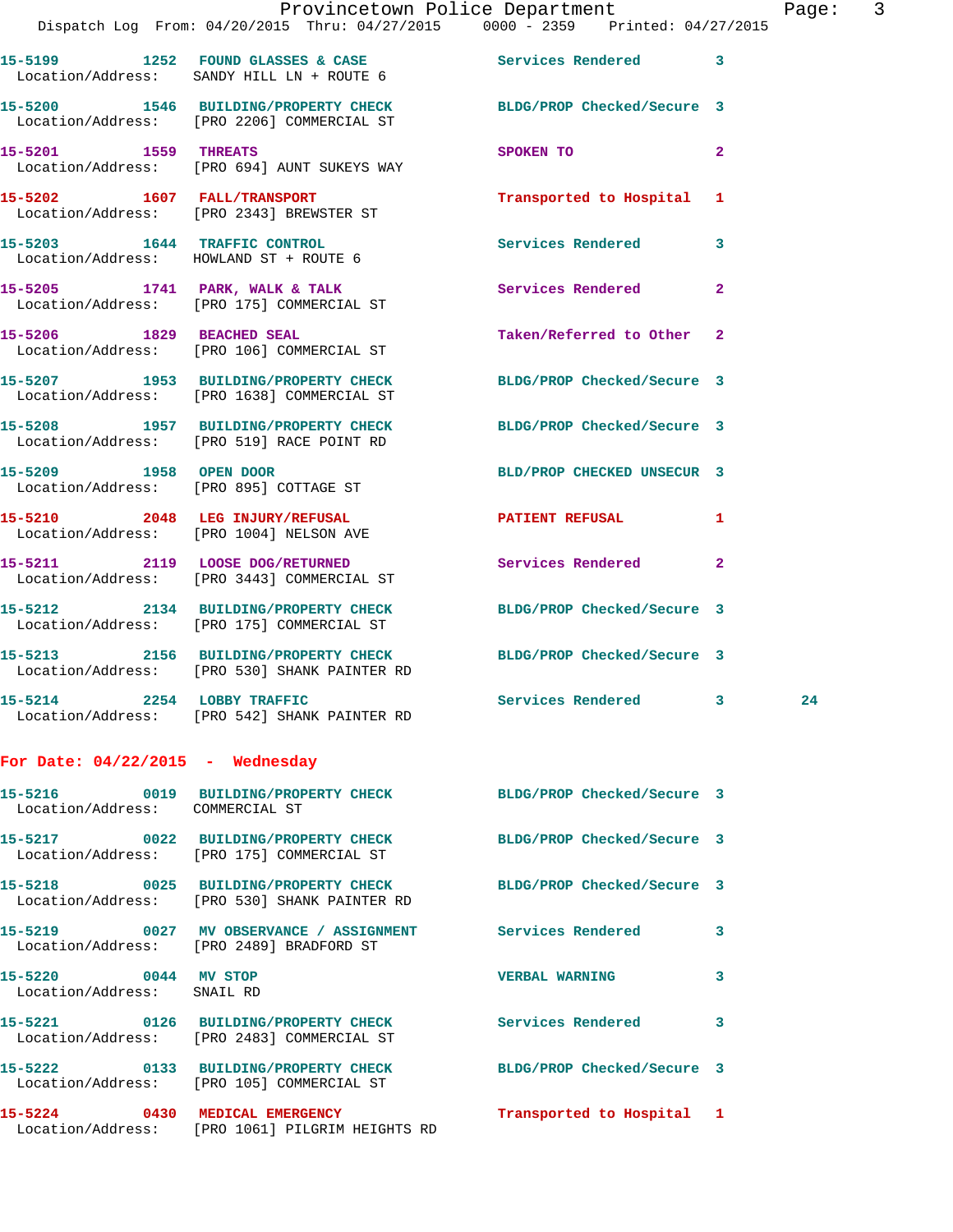| 15-5226 0637 DYING SEAL                                     | Location/Address: [PRO 106] COMMERCIAL ST                                                                  | Services Rendered          | $\overline{2}$ |   |
|-------------------------------------------------------------|------------------------------------------------------------------------------------------------------------|----------------------------|----------------|---|
|                                                             | 15-5227 0753 BUILDING/PROPERTY CHECK<br>Location/Address: [PRO 1638] COMMERCIAL ST                         | BLDG/PROP Checked/Secure 3 |                |   |
|                                                             | 15-5228 0828 MV OBSERVANCE / ASSIGNMENT<br>Location/Address: ROUTE 6 + SNAIL RD                            | Services Rendered          | 3              |   |
| 15-5230 0915 MANGY FOX                                      | Location/Address: [PRO 943] HARRY KEMP WAY                                                                 | Services Rendered          | $\mathbf{2}$   |   |
|                                                             | 15-5231 0922 BUILDING/PROPERTY CHECK<br>Location/Address: [PRO 3317] CEMETERY RD                           | BLDG/PROP Checked/Secure 3 |                |   |
|                                                             | 15-5232 0922 BUILDING/PROPERTY CHECK<br>Location/Address: [PRO 3318] CEMETERY RD                           | BLDG/PROP Checked/Secure 3 |                |   |
|                                                             | 15-5233 0931 MV OBSERVANCE / ASSIGNMENT<br>Location/Address: SHANK PAINTER RD + CAPTAIN BERTIES WAY        | <b>Services Rendered</b>   | 3              |   |
|                                                             | 15-5234 1013 BUILDING/PROPERTY CHECK<br>Location/Address: [PRO 2977] COMMERCIAL ST                         | Services Rendered          | 3              |   |
| 15-5235 1034 WIRES DOWN<br>Location/Address: THISTLEMORE RD |                                                                                                            | Services Rendered          | 2              |   |
| 15-5236 1035 LOST I PHONE                                   | Location/Address: [PRO 3296] SHANK PAINTER RD                                                              | Services Rendered          | 3              |   |
|                                                             | 15-5237 1127 DISORDERLY<br>Location/Address: [PRO 242] COMMERCIAL ST<br>Refer To $P/C$ : 15-57-AR          | Transported to Hospital 2  |                | 1 |
|                                                             | 15-5238 1132 MEDICAL EMERGENCY<br>Location/Address: [PRO 253] COMMERCIAL ST                                | Transported to Hospital 1  |                |   |
|                                                             | 15-5240 1203 MV COMPLAINT<br>Location/Address: COOK ST + BRADFORD ST                                       | Services Rendered          | $\overline{2}$ |   |
|                                                             | 15-5241 1206 COMPLAINT - STREET PERFORMERS Services Rendered<br>Location/Address: [PRO 3949] COMMERCIAL ST |                            | 3              | 1 |
| Location/Address:                                           | 15-5242 1236 ASSIST AGENCY / MUTUAL AID Services Rendered<br>PRINCE ST + BRADFORD ST                       |                            | 3              |   |
| 15-5244 1248 FOLLOW UP                                      | Location/Address: [PRO 1362] CONANT ST                                                                     | Services Rendered          | 2              |   |
|                                                             | 15-5245 1257 FOUND MASTER CARD/CASH<br>Location/Address: [PRO 2499] RACE POINT RD                          | <b>Services Rendered</b>   | 3              |   |
|                                                             | 15-5246 1340 MEDICAL EMERGENCY<br>Location/Address: [PRO 444] HIGH POLE HILL                               | <b>PATIENT REFUSAL</b>     | 1              |   |
| 15-5247 1521 MINOR MVA                                      | Location/Address: [PRO 1997] COMMERCIAL ST                                                                 | Services Rendered          | 1              |   |
|                                                             | 15-5248 1637 BUILDING/PROPERTY CHECK<br>Location/Address: [PRO 2500] COMMERCIAL ST                         | <b>Services Rendered</b>   | 3              |   |
|                                                             | 15-5249 1651 PARK, WALK & TALK<br>Location/Address: [PRO 105] COMMERCIAL ST                                | Services Rendered          | 2              |   |
| 15-5250 1702 SEWAGE BACK-UP                                 | Location/Address: [PRO 3490] COMMERCIAL ST                                                                 | Taken/Referred to Other    | 3              |   |
|                                                             | 15-5251 1714 CHEST PAINS/TRANSPORT<br>Location/Address: [PRO 440] HARRY KEMP WAY                           | Transported to Hospital 1  |                |   |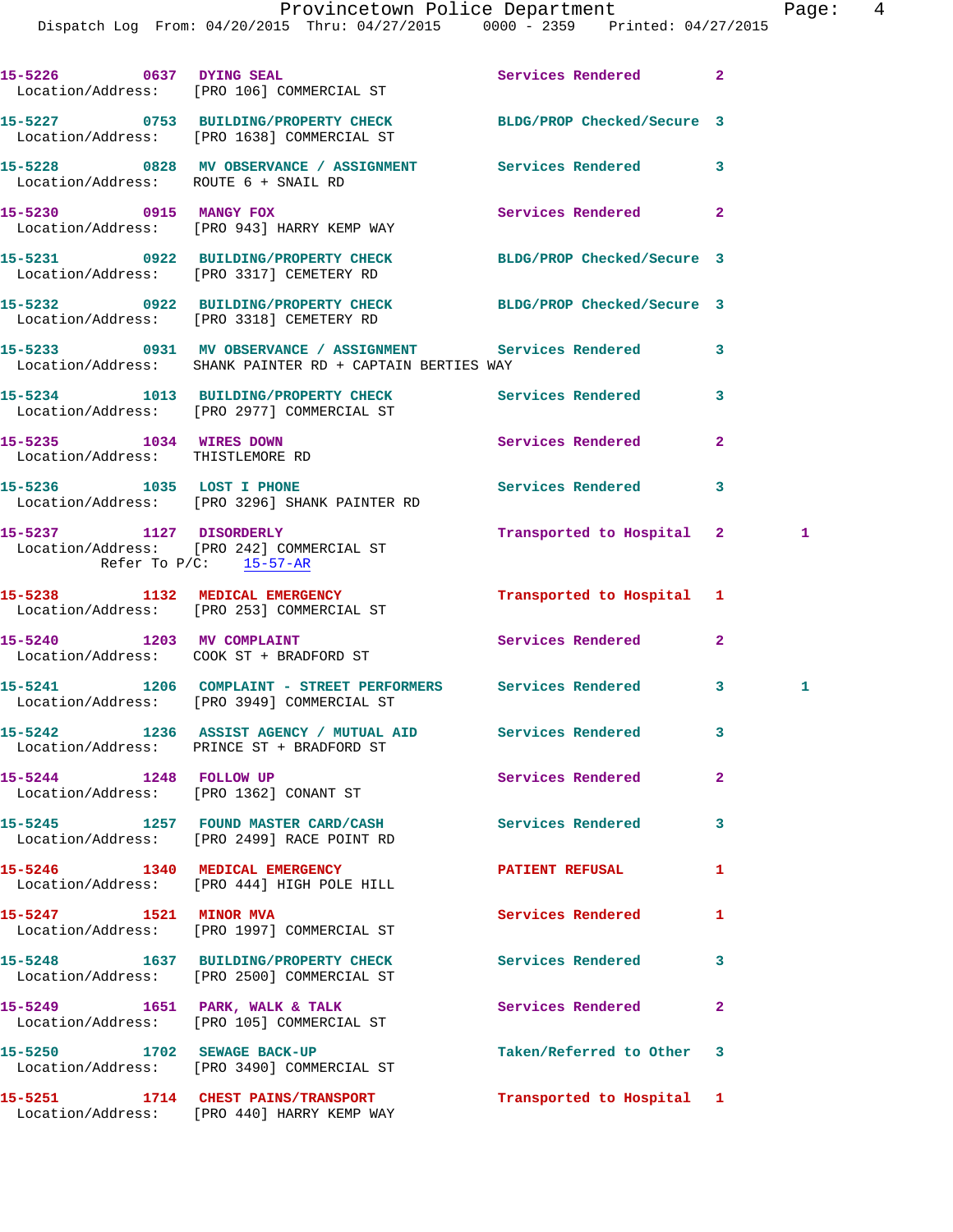|                                   | Dispatch Log From: 04/20/2015 Thru: 04/27/2015 0000 - 2359 Printed: 04/27/2015                                | Provincetown Police Department |              | Page: 5      |  |
|-----------------------------------|---------------------------------------------------------------------------------------------------------------|--------------------------------|--------------|--------------|--|
|                                   | 15-5253 1815 WIRES DOWN Unfounded<br>Location/Address: THISTLEMORE RD + BRADFORD ACRES RD                     |                                | $\mathbf{2}$ |              |  |
|                                   | 15-5254 2000 MV OBSERVANCE / ASSIGNMENT Services Rendered 3<br>Location/Address: HIGH POLE HL + BRADFORD ST   |                                |              |              |  |
|                                   | 15-5255 2006 BUILDING/PROPERTY CHECK BLDG/PROP Checked/Secure 3<br>Location/Address: [PRO 2206] COMMERCIAL ST |                                |              |              |  |
|                                   | 15-5256 2023 BUILDING/PROPERTY CHECK Unfounded<br>Location/Address: [PRO 1952] COMMERCIAL ST                  |                                | 3            |              |  |
|                                   | 15-5257 2027 REASSURANCE CHECK<br>Location/Address: [PRO 327] COMMERCIAL ST                                   | Services Rendered 3            |              |              |  |
|                                   | 15-5258 2129 BUILDING/PROPERTY CHECK BLDG/PROP Checked/Secure 3<br>Location/Address: [PRO 182] COMMERCIAL ST  |                                |              |              |  |
|                                   | 15-5259 2141 BUILDING/PROPERTY CHECK Services Rendered 3<br>Location/Address: [PRO 3430] COMMERCIAL ST        |                                |              |              |  |
| For Date: $04/23/2015$ - Thursday |                                                                                                               |                                |              |              |  |
|                                   | 15-5260 0001 LOBBY TRAFFIC<br>Location/Address: [PRO 542] SHANK PAINTER RD                                    | Services Rendered 2            |              | 14           |  |
|                                   | 15-5261 0057 BUILDING/PROPERTY CHECK Services Rendered<br>Location/Address: [PRO 1778] SHANK PAINTER RD       |                                | 3            |              |  |
|                                   | 15-5262 0112 BUILDING/PROPERTY CHECK BLDG/PROP Checked/Secure 3<br>Location/Address: [PRO 1638] COMMERCIAL ST |                                |              |              |  |
|                                   | 15-5263 0112 MV OBSERVANCE / ASSIGNMENT Services Rendered<br>Location/Address: [PRO 106] COMMERCIAL ST        |                                | 3            |              |  |
|                                   | 15-5264 0120 MV OBSERVANCE / ASSIGNMENT Services Rendered 3<br>Location/Address: [PRO 37] BRADFORD ST         |                                |              |              |  |
|                                   | 15-5266 0147 BUILDING/PROPERTY CHECK Services Rendered<br>Location/Address: [PRO 2490] PROVINCELANDS RD       |                                | 3            |              |  |
| 15-5265 0148 ASSIST CITIZEN       | Location/Address: [PRO 530] SHANK PAINTER RD                                                                  | Services Rendered 3            |              |              |  |
|                                   | 15-5267 		 0154 BUILDING/PROPERTY CHECK Services Rendered<br>Location/Address: [PRO 2489] BRADFORD ST         |                                | 3            |              |  |
| Location/Address: COMMERCIAL ST   | 15-5268 0213 BUILDING/PROPERTY CHECK BLDG/PROP Checked/Secure 3                                               |                                |              |              |  |
|                                   | 15-5269 0244 DISTURBANCE<br>Location/Address: [PRO 2558] BRADFORD ST                                          | Services Rendered              | 1            |              |  |
|                                   | 15-5270 0458 BUILDING/PROPERTY CHECK Services Rendered 3<br>Location/Address: [PRO 521] ROUTE 6               |                                |              |              |  |
|                                   | 15-5271 0553 BUILDING/PROPERTY CHECK Services Rendered<br>Location/Address: [PRO 2206] COMMERCIAL ST          |                                | 3            |              |  |
|                                   | 15-5272 0636 911 GENERAL-TTY TEST CALL 5ervices Rendered 1<br>Location/Address: [PRO 542] SHANK PAINTER RD    |                                |              |              |  |
|                                   | 15-5273 0734 ASSIST AGENCY / MUTUAL AID<br>Location/Address: [PRO 2490] PROVINCELANDS RD                      | Taken/Referred to Other 3      |              |              |  |
| 15-5274 0758 SERVICE CALL         | Location/Address: [PRO 488] MAYFLOWER ST                                                                      | Services Rendered 3            |              |              |  |
|                                   | 15-5275 0758 ALARM - GENERAL                                                                                  | Services Rendered 1            |              | $\mathbf{2}$ |  |

Location/Address: [PRO 105] COMMERCIAL ST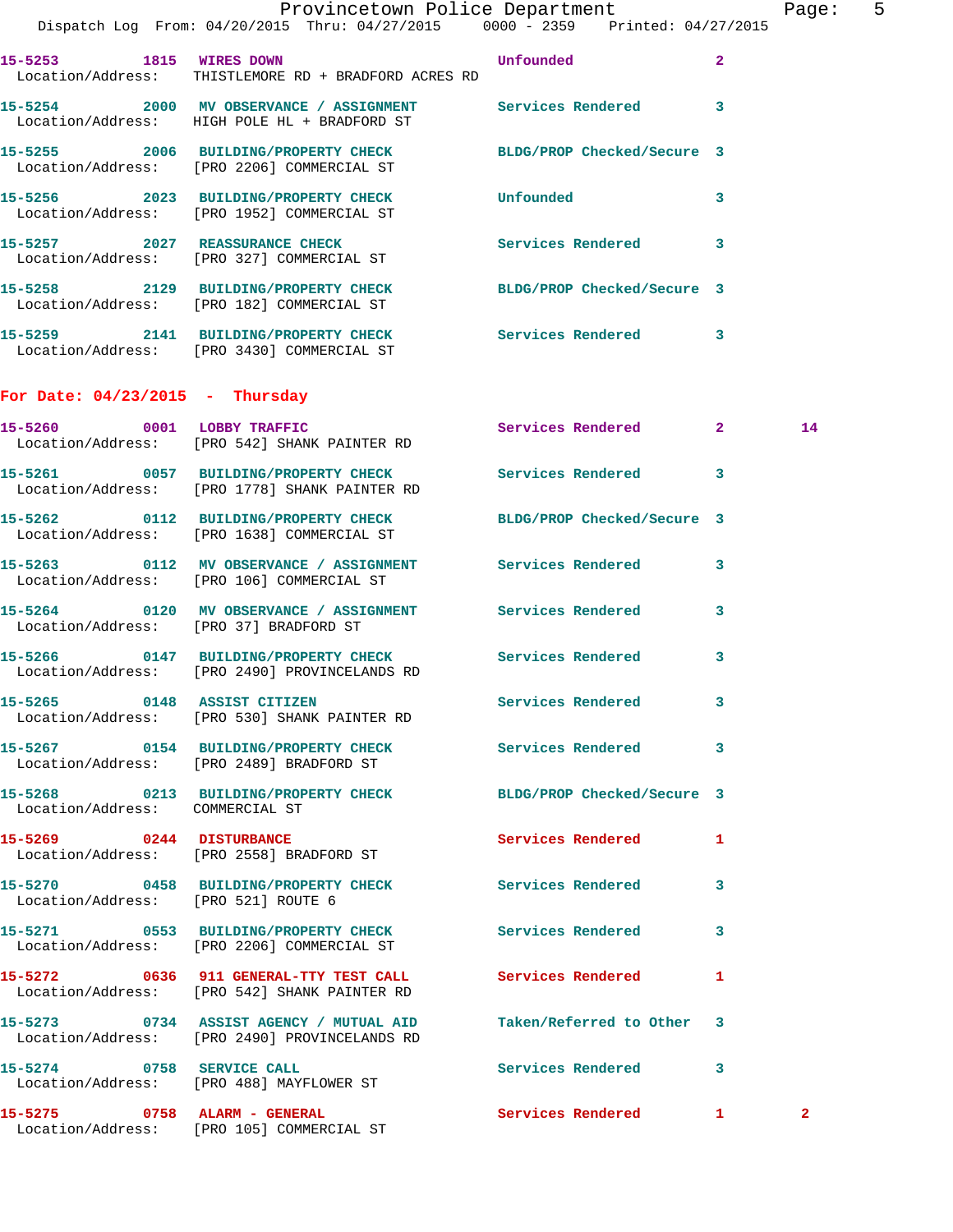|                             | 15-5276 0943 BUILDING/PROPERTY CHECK<br>Location/Address: [PRO 3317] CEMETERY RD                                      | BLDG/PROP Checked/Secure 3 |                         |
|-----------------------------|-----------------------------------------------------------------------------------------------------------------------|----------------------------|-------------------------|
|                             |                                                                                                                       | BLDG/PROP Checked/Secure 3 |                         |
|                             | 15-5278 1015 LOST WALLET/RETURNED<br>Location/Address: [PRO 542] SHANK PAINTER RD                                     | Services Rendered 3        |                         |
|                             | 15-5279 1028 BUILDING/PROPERTY CHECK<br>Location/Address: [PRO 2500] COMMERCIAL ST                                    | BLDG/PROP Checked/Secure 3 |                         |
|                             | 15-5283 1105 ANIMAL CALL/PET PANTRY<br>Location/Address: [PRO 3296] SHANK PAINTER RD                                  | <b>Services Rendered</b>   | $\overline{2}$          |
| 15-5280 1136 HAZARDS        | Location/Address: BRADFORD ST + SHANK PAINTER RD                                                                      | Services Rendered          | $\overline{2}$          |
|                             | 15-5281 1216 PARK, WALK & TALK<br>Location/Address: [PRO 105] COMMERCIAL ST                                           | Services Rendered          | $\overline{\mathbf{2}}$ |
|                             | 15-5282 1219 SERVICE CALL/COURT<br>Location/Address: [PRO 542] SHANK PAINTER RD                                       | Services Rendered 3        |                         |
|                             | 15-5285 1342 BUILDING/PROPERTY CHECK<br>Location/Address: [PRO 2206] COMMERCIAL ST                                    | BLDG/PROP Checked/Secure 3 |                         |
|                             | 15-5286 1345 MEDICAL EMERGENCY/FALL Services Rendered 1<br>Location/Address: [PRO 2778] COMMERCIAL ST                 |                            |                         |
|                             | 15-5287 1356 MV STOP<br>Location/Address: [PRO 3440] ROUTE 6                                                          | Citation/Warning Issued 3  |                         |
| 15-5288 1415 MV STOP        | Location/Address: [PRO 2513] ROUTE 6                                                                                  | <b>VERBAL WARNING</b>      | 3                       |
|                             | 15-5289 1521 DEAD SEAGULLS<br>Location/Address: [PRO 1992] COMMERCIAL ST                                              | Services Rendered          | $\mathbf{2}$            |
| Refer To Accident: 15-21-AC | 15-5290 1544 MV ACCIDENT/MINOR<br>Location/Address: COMMERCIAL ST + KENDALL LN                                        | Services Rendered          | 1                       |
| 15-5291 1632 ANIMAL CALL    | Location/Address: [PRO 542] SHANK PAINTER RD                                                                          | Services Rendered 2        |                         |
|                             | 15-5292 1831 MV OBSERVANCE / ASSIGNMENT Services Rendered<br>Location/Address: HIGH POLE HL + BRADFORD ST             |                            | $\mathbf{3}$            |
|                             | 15-5293 1909 BUILDING/PROPERTY CHECK<br>Location/Address: [PRO 526] RYDER ST EXT                                      | <b>Services Rendered</b>   | 3                       |
|                             | 15-5294 1919 BUILDING/PROPERTY CHECK BLDG/PROP Checked/Secure 3<br>Location/Address: [PRO 2898] JEROME SMITH RD       |                            |                         |
|                             | 15-5295 1932 NOSE BLEED<br>Location/Address: [PRO 1086] PRINCE ST                                                     | Transported to Hospital 1  |                         |
|                             | 15-5296 1951 MV OBSERVANCE / ASSIGNMENT Services Rendered 3<br>Location/Address: [PRO 344] COMMERCIAL ST + TREMONT ST |                            |                         |
|                             |                                                                                                                       | BLDG/PROP Checked/Secure 3 |                         |
|                             | 15-5299 2204 BUILDING/PROPERTY CHECK<br>Location/Address: [PRO 1778] SHANK PAINTER RD                                 | BLDG/PROP Checked/Secure 3 |                         |
|                             | 15-5301 2311 BUILDING/PROPERTY CHECK<br>Location/Address: [PRO 2713] COMMERCIAL ST                                    | BLDG/PROP Checked/Secure 3 |                         |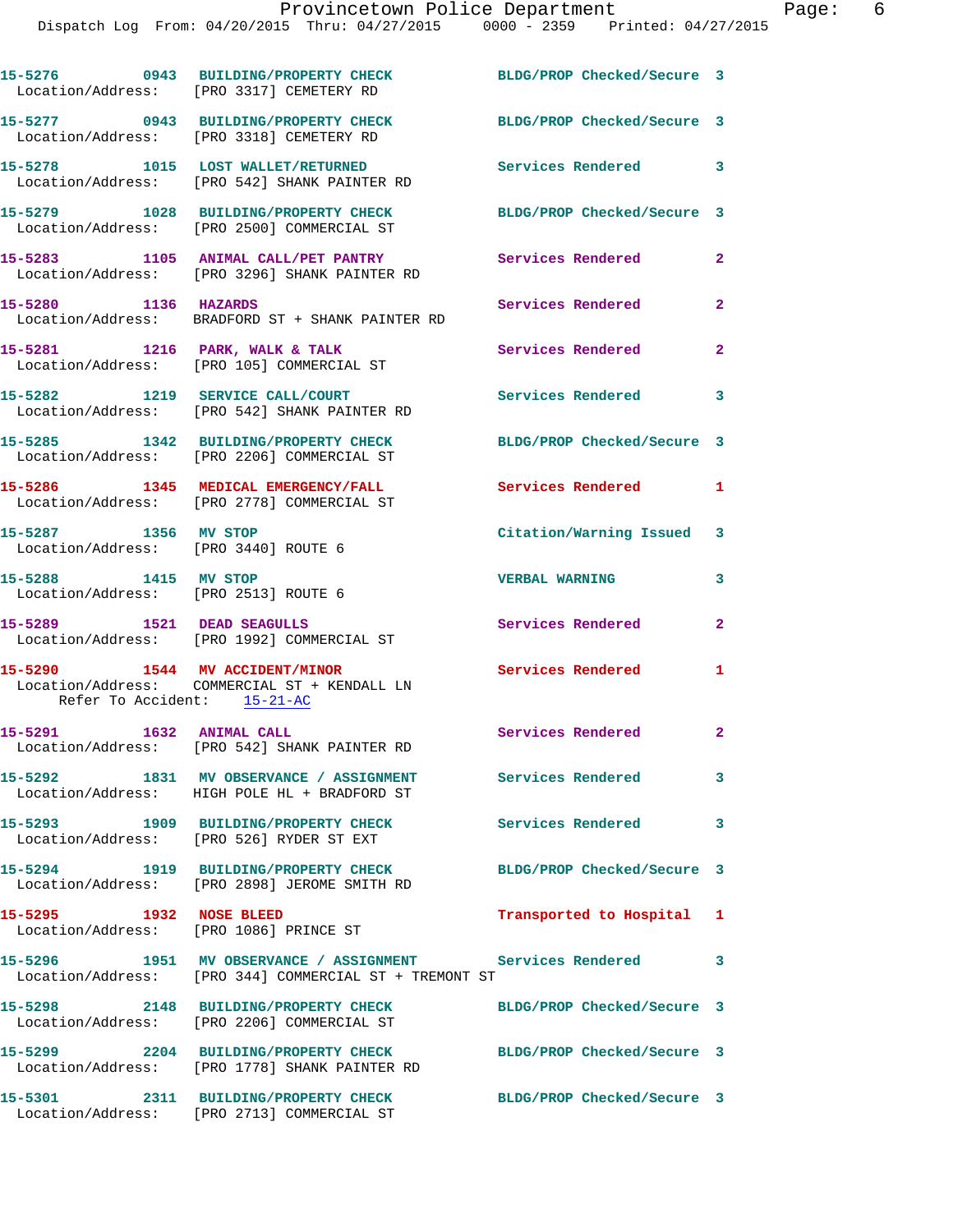|                                      |                                                                                                                  | Provincetown Police Department                                                 | Page: | - 7 |
|--------------------------------------|------------------------------------------------------------------------------------------------------------------|--------------------------------------------------------------------------------|-------|-----|
|                                      |                                                                                                                  | Dispatch Log From: 04/20/2015 Thru: 04/27/2015 0000 - 2359 Printed: 04/27/2015 |       |     |
|                                      | 15-5302 2319 BUILDING/PROPERTY CHECK Services Rendered 3<br>Location/Address: [PRO 3430] COMMERCIAL ST           |                                                                                |       |     |
|                                      | 15-5303 2325 BUILDING/PROPERTY CHECK Services Rendered 3<br>Location/Address: [PRO 2489] BRADFORD ST             |                                                                                |       |     |
|                                      | 15-5304 2331 MV OBSERVANCE / ASSIGNMENT Services Rendered 3<br>Location/Address: [PRO 2489] BRADFORD ST          |                                                                                |       |     |
| For Date: $04/24/2015$ - Friday      |                                                                                                                  |                                                                                |       |     |
|                                      | 15-5305 0001 BUILDING/PROPERTY CHECK BLDG/PROP Checked/Secure 3<br>Location/Address: [PRO 3296] SHANK PAINTER RD |                                                                                |       |     |
|                                      | 15-5306 0005 BUILDING/PROPERTY CHECK BLDG/PROP Checked/Secure 3<br>Location/Address: [PRO 1778] SHANK PAINTER RD |                                                                                |       |     |
|                                      | 15-5307 0017 LOBBY TRAFFIC<br>Location/Address: [PRO 542] SHANK PAINTER RD                                       | Services Rendered 2                                                            | 25    |     |
|                                      | 15-5308 0037 MV OBSERVANCE / ASSIGNMENT Services Rendered 3<br>Location/Address: [PRO 2206] COMMERCIAL ST        |                                                                                |       |     |
|                                      | 15-5309 0114 PARK, WALK & TALK 6 Services Rendered 2<br>Location/Address: [PRO 2539] RYDER ST                    |                                                                                |       |     |
|                                      | 15-5310 0326 BUILDING/PROPERTY CHECK Services Rendered 3<br>Location/Address: [PRO 2490] PROVINCELANDS RD        |                                                                                |       |     |
|                                      | 15-5312 0326 BUILDING/PROPERTY CHECK Services Rendered 3<br>Location/Address: [PRO 1778] SHANK PAINTER RD        |                                                                                |       |     |
|                                      | 15-5311 0401 BUILDING/PROPERTY CHECK<br>Location/Address: [PRO 447] JEROME SMITH RD                              | BLDG/PROP Checked/Secure 3                                                     |       |     |
|                                      | 15-5313 0528 ASSIST CITIZEN<br>Location/Address: [PRO 2227] BRADFORD ST                                          | Services Rendered 3                                                            |       |     |
| Location/Address: [PRO 3287] ROUTE 6 | 15-5314 0730 BUILDING/PROPERTY CHECK BLDG/PROP Checked/Secure 3                                                  |                                                                                |       |     |
|                                      | 15-5315 0730 LOST WALLET AND KEYS<br>Location/Address: [PRO 2227] BRADFORD ST<br>Refer To Summons: 15-59-AR      | <b>SPOKEN TO</b>                                                               |       |     |
|                                      | 15-5316 0811 PARK, WALK & TALK<br>Location/Address: [PRO 175] COMMERCIAL ST                                      | <b>Services Rendered</b><br>$\mathbf{2}$                                       |       |     |
|                                      | 15-5317 0918 COMPLAINT/WATER<br>Location/Address: [PRO 3331] COMMERCIAL ST                                       | Services Rendered 3                                                            |       |     |
|                                      | 15-5318 0927 MEDICAL EMERGENCY/D.O.T.<br>Location/Address: [PRO 440] HARRY KEMP WAY                              | Transported to Hospital 1                                                      |       |     |
|                                      | 15-5319 0932 SERVICE CALL/FINGERPRINTING<br>Location/Address: [PRO 143] COMMERCIAL ST                            | Services Rendered 3                                                            |       |     |
|                                      | 15-5320 0950 BUILDING/PROPERTY CHECK Services Rendered<br>Location/Address: [PRO 2977] COMMERCIAL ST             | 3                                                                              |       |     |
|                                      | 15-5322 1002 BUILDING/PROPERTY CHECK BLDG/PROP Checked/Secure 3<br>Location/Address: [PRO 3317] CEMETERY RD      |                                                                                |       |     |
|                                      | 15-5323 1003 BUILDING/PROPERTY CHECK<br>Location/Address: [PRO 3318] CEMETERY RD                                 | BLDG/PROP Checked/Secure 3                                                     |       |     |
|                                      | 15-5324 1021 MV OBSERVANCE / ASSIGNMENT<br>Location/Address: STANDISH ST + BRADFORD ST                           | Citation/Warning Issued 3                                                      |       |     |
| 15-5325 1034 MV STOP                 |                                                                                                                  | Citation/Warning Issued 3                                                      |       |     |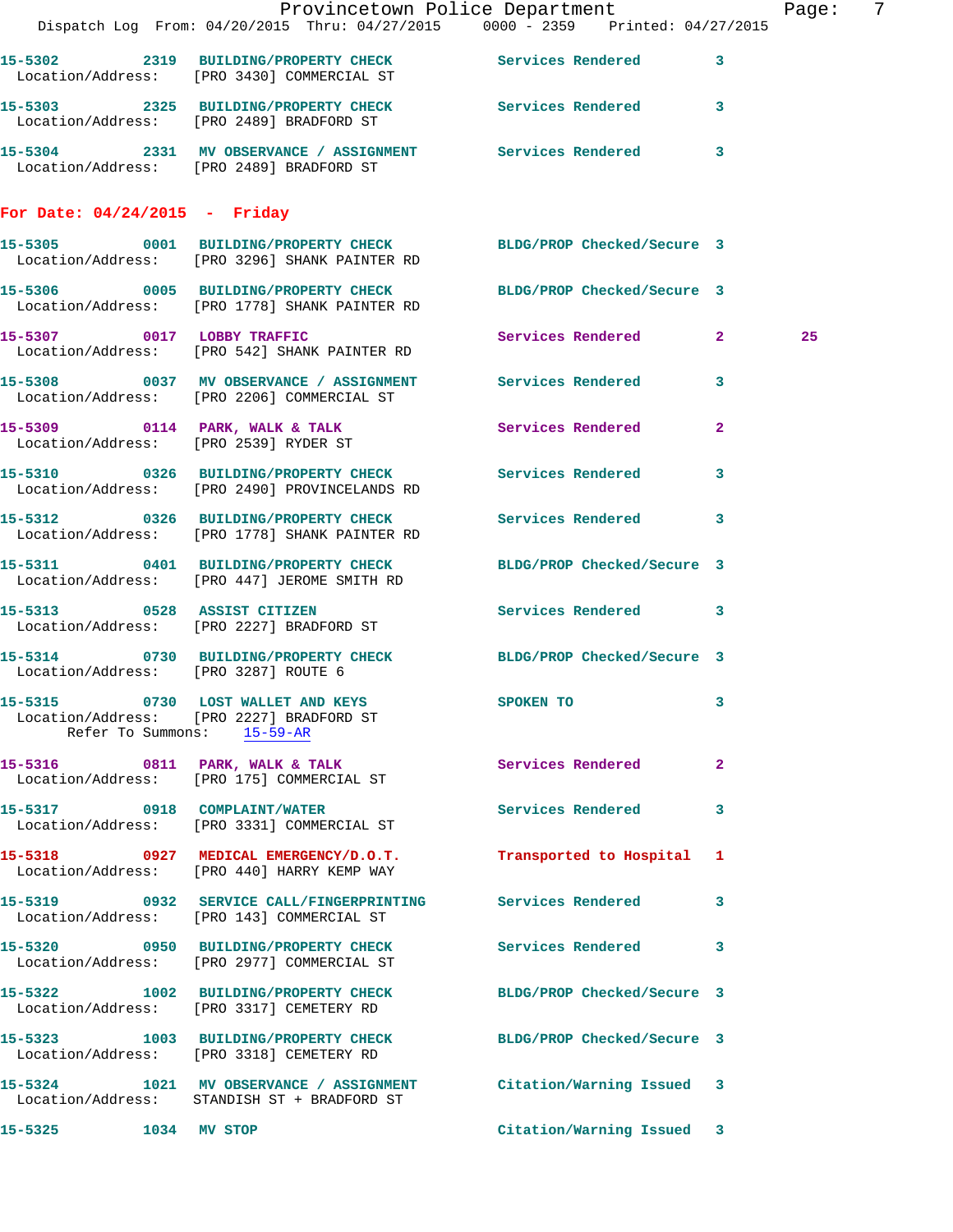|                                                             |                                                                                     | Provincetown Police Department<br>Dispatch Log From: 04/20/2015 Thru: 04/27/2015 0000 - 2359 Printed: 04/27/2015                                                                                                              | Page: 8        |
|-------------------------------------------------------------|-------------------------------------------------------------------------------------|-------------------------------------------------------------------------------------------------------------------------------------------------------------------------------------------------------------------------------|----------------|
|                                                             | Location/Address: [PRO 539] SHANK PAINTER RD                                        |                                                                                                                                                                                                                               |                |
|                                                             |                                                                                     | 15-5326 1042 MEDICAL/BLOOD PRESSURE Transported to Hospital 1 Location/Address: [PRO 970] KINGS WAY                                                                                                                           |                |
|                                                             | 15-5327 1045 MEDICAL EMERGENCY<br>Location/Address: [PRO 3670] SHANK PAINTER RD     | SPOKEN TO                                                                                                                                                                                                                     | 1              |
|                                                             | 15-5328 1110 MEDICAL/MUTUAL AID<br>Location/Address: [PRO 1892] SHANK PAINTER RD    | Services Rendered 1                                                                                                                                                                                                           |                |
| 15-5329 1145 HAZARDS                                        | Location/Address: [PRO 1289] BRADFORD ST                                            | SPOKEN TO AND THE SPOKEN OF THE STATE OF THE SPOKEN OF THE STATE OF THE SPOKEN OF THE STATE OF THE STATE OF THE STATE OF THE STATE OF THE STATE OF THE STATE OF THE STATE OF THE STATE OF THE STATE OF THE STATE OF THE STATE | $\overline{2}$ |
|                                                             | Location/Address: [PRO 526] RYDER ST EXT                                            | 15-5330 1214 PARK, WALK & TALK 3 Services Rendered                                                                                                                                                                            | $\mathbf{2}$   |
| Location/Address: RACE POINT RD                             |                                                                                     | 15-5331 1244 LANDLORD/TENANT Services Rendered                                                                                                                                                                                | $\mathbf{2}$   |
| Location/Address: COMMERCIAL ST                             |                                                                                     | 15-5332 1340 PARK, WALK & TALK 6 Services Rendered 2                                                                                                                                                                          |                |
|                                                             | Location/Address: [PRO 105] COMMERCIAL ST                                           | 15-5333 1356 PARK, WALK & TALK 1997 Services Rendered                                                                                                                                                                         | $\overline{2}$ |
|                                                             | Location/Address: [PRO 3568] CONWELL ST                                             | 15-5334 1359 ANIMAL CALL/FOX SPOKEN TO                                                                                                                                                                                        | $\overline{2}$ |
|                                                             | Location/Address: [PRO 105] COMMERCIAL ST                                           | 15-5335 1550 PARK, WALK & TALK 6 Services Rendered 2                                                                                                                                                                          |                |
|                                                             | Location/Address: [PRO 519] RACE POINT RD                                           | 15-5336 1638 BUILDING/PROPERTY CHECK BLDG/PROP Checked/Secure 3                                                                                                                                                               |                |
| Location/Address: [PRO 512] PRINCE ST                       |                                                                                     | 15-5337 1742 BUILDING/PROPERTY CHECK BLDG/PROP Checked/Secure 3                                                                                                                                                               |                |
|                                                             | 15-5338 1805 APPLIANCE SHORT CIRCUIT<br>Location/Address: [PRO 1929] COMMERCIAL ST  | Extinguished                                                                                                                                                                                                                  | 1              |
| Location/Address: [PRO 429] DYER ST                         |                                                                                     | 15-5339 1845 LOST/FOUND PROPERTY Services Rendered 3                                                                                                                                                                          |                |
|                                                             | Location/Address: [PRO 3317] CEMETERY RD                                            | 15-5340 1905 BUILDING/PROPERTY CHECK BLDG/PROP Checked/Secure 3                                                                                                                                                               |                |
|                                                             | 15-5341 1931 POSSIBLE FRAUD<br>Location/Address: [PRO 711] BRADFORD ST              | Services Rendered                                                                                                                                                                                                             | $\mathbf{2}$   |
| 15-5342 1944 HAZARDS                                        | Location/Address: STANDISH ST + CEMETERY RD                                         | Removed Hazard                                                                                                                                                                                                                | $\mathbf{2}$   |
| 15-5343 2001 LIFT ASSIST<br>Location/Address: COMMERCIAL ST |                                                                                     | Services Rendered                                                                                                                                                                                                             | 1              |
|                                                             | 15-5344 2014 BUILDING/PROPERTY CHECK<br>Location/Address: [PRO 2206] COMMERCIAL ST  | BLDG/PROP Checked/Secure 3                                                                                                                                                                                                    |                |
|                                                             | 15-5345 2025 BUILDING/PROPERTY CHECK<br>Location/Address: [PRO 447] JEROME SMITH RD | BLDG/PROP Checked/Secure 3                                                                                                                                                                                                    |                |
|                                                             | Location/Address: [PRO 444] HIGH POLE HILL                                          | 15-5347 2347 BUILDING/PROPERTY CHECK Services Rendered 3                                                                                                                                                                      |                |
| $\text{For } \text{Data: } 04/25/2015 = \text{Cathindex}$   |                                                                                     |                                                                                                                                                                                                                               |                |

## **For Date: 04/25/2015 - Saturday**

| $15 - 5348$       | 0009 LOBBY TRAFFIC         | Services Rendered |  |
|-------------------|----------------------------|-------------------|--|
| Location/Address: | [PRO 542] SHANK PAINTER RD |                   |  |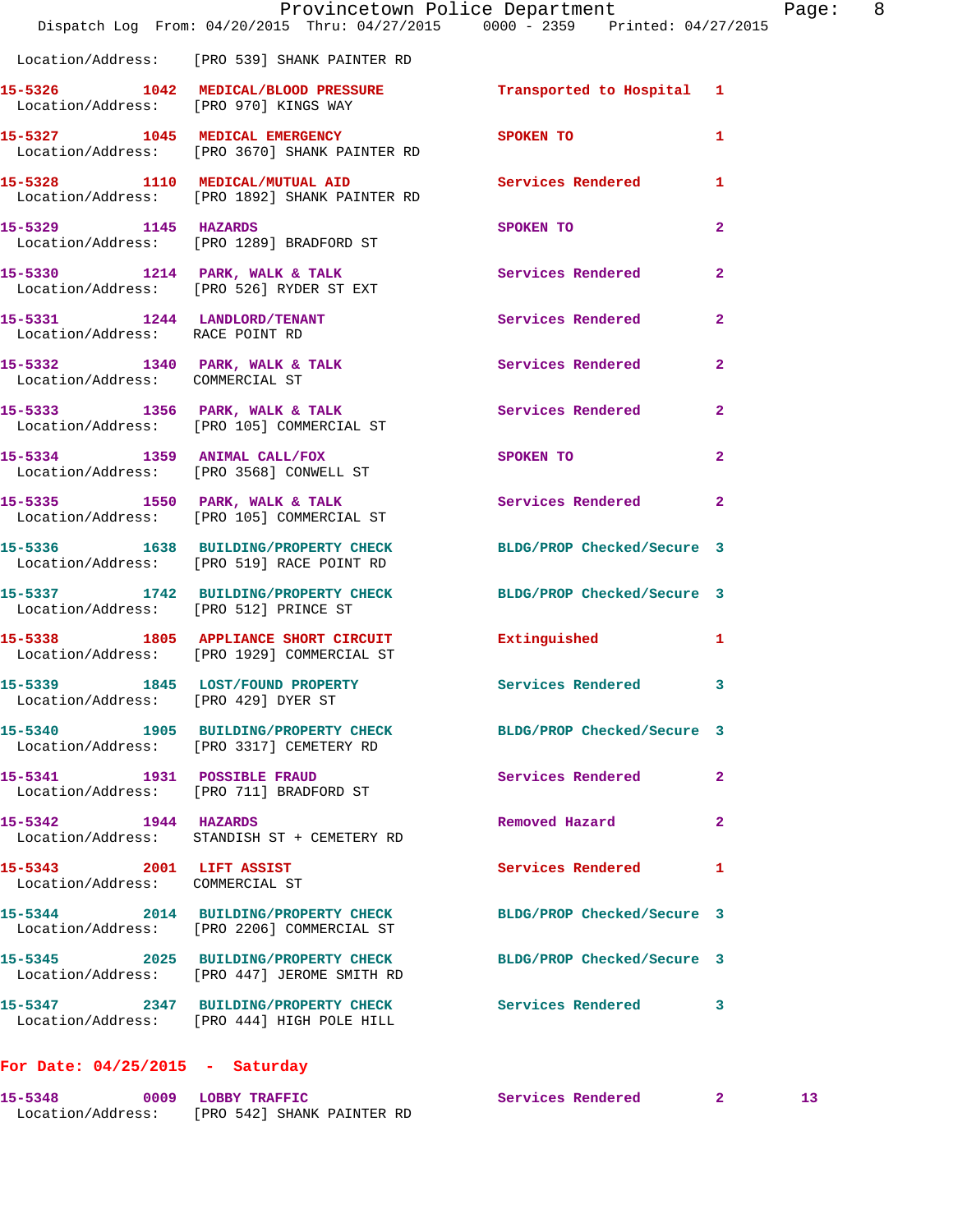|                                                                |                                                                                                                                 | Provincetown Police Department |              | Page: 9 |  |
|----------------------------------------------------------------|---------------------------------------------------------------------------------------------------------------------------------|--------------------------------|--------------|---------|--|
|                                                                | Dispatch Log From: 04/20/2015 Thru: 04/27/2015 0000 - 2359 Printed: 04/27/2015                                                  |                                |              |         |  |
|                                                                | 15-5349 0011 MV OBSERVANCE / ASSIGNMENT Services Rendered 3<br>Location/Address: [PRO 2489] BRADFORD ST                         |                                |              |         |  |
|                                                                | 15-5350 0020 MEDICAL EMERGENCY Transported to Hospital 1<br>Location/Address: [PRO 1392] LOVETTS CT                             |                                |              |         |  |
|                                                                | 15-5351 0030 BUILDING/PROPERTY CHECK Services Rendered 3<br>Location/Address: [PRO 1778] SHANK PAINTER RD                       |                                |              |         |  |
|                                                                | 15-5352 0037 BUILDING/PROPERTY CHECK BLDG/PROP Checked/Secure 3<br>Location/Address: [PRO 1646] WINSLOW ST                      |                                |              |         |  |
|                                                                | 15-5354 0044 BUILDING/PROPERTY CHECK Services Rendered 3<br>Location/Address: [PRO 3430] COMMERCIAL ST                          |                                |              |         |  |
|                                                                | 15-5355 0100 NOISE COMPLAINT<br>Location/Address: [PRO 3443] COMMERCIAL ST                                                      | Services Rendered 3            |              |         |  |
|                                                                | 15-5356 0141 911 GENERAL/2X TEST CALLS No Action Required 1<br>Location/Address: [PRO 542] SHANK PAINTER RD                     |                                |              |         |  |
|                                                                | 15-5357 0145 BUILDING/PROPERTY CHECK Services Rendered 3<br>Location/Address: [PRO 2898] JEROME SMITH RD                        |                                |              |         |  |
|                                                                | 15-5358 0155 BUILDING/PROPERTY CHECK BLDG/PROP Checked/Secure 3<br>Location/Address: [PRO 440] HARRY KEMP WAY                   |                                |              |         |  |
|                                                                | 15-5359 0503 BUILDING/PROPERTY CHECK<br>Location/Address: [PRO 2483] COMMERCIAL ST                                              | Services Rendered 3            |              |         |  |
|                                                                | 15-5360 0519 MV OBSERVANCE / ASSIGNMENT No Action Required 3<br>Location/Address: [PRO 447] JEROME SMITH RD                     |                                |              |         |  |
|                                                                | 15-5361 0717 ANIMAL CALL/CHECK TRAP Services Rendered 2<br>Location/Address: CONWELL ST                                         |                                |              |         |  |
|                                                                | 15-5362 0744 BUILDING/PROPERTY CHECK BLDG/PROP Checked/Secure 3<br>Location/Address: [PRO 1638] COMMERCIAL ST                   |                                |              |         |  |
|                                                                | 15-5363 0810 MV OBSERVANCE / ASSIGNMENT Citation/Warning Issued 3<br>Location/Address: [PRO 1520] BRADFORD ST                   |                                |              |         |  |
| 15-5364 0831 MV STOP<br>Location/Address: [PRO 58] BRADFORD ST |                                                                                                                                 | <b>VERBAL WARNING</b>          |              |         |  |
|                                                                | 15-5365 0840 MV OBSERVANCE / ASSIGNMENT Services Rendered 3<br>Location/Address: BRADFORD ST + WEST VINE ST                     |                                |              |         |  |
|                                                                | 15-5366 0911 PARK, WALK & TALK<br>Location/Address: [PRO 526] RYDER ST EXT                                                      | Services Rendered 2            |              |         |  |
| Location/Address: RACE POINT RD                                | 15-5367 1000 MV OBSERVANCE / ASSIGNMENT Citation/Warning Issued 3                                                               |                                |              |         |  |
| 15-5368 1015 MV STOP                                           | Location/Address: [PRO 518] RACE POINT RD                                                                                       | VERBAL WARNING 3               |              |         |  |
|                                                                | 15-5369 1030 ANIMAL CALL/DOG IN M/V Services Rendered<br>Location/Address: [PRO 3296] SHANK PAINTER RD                          |                                | $\mathbf{2}$ |         |  |
|                                                                | 15-5370 1108 BUILDING/PROPERTY CHECK BLDG/PROP Checked/Secure 3<br>Location/Address: [PRO 447] JEROME SMITH RD                  |                                |              |         |  |
|                                                                | 15-5371 1210 FOUND LEATHER JACKET Services Rendered 3<br>Location/Address: [PRO 2227] BRADFORD ST<br>Refer To Summons: 15-59-AR |                                |              |         |  |
| Location/Address: [PRO 569] WINSLOW ST                         | 15-5372 1303 SERVICE CALL/SCHOOL                                                                                                | Services Rendered 3            |              | 1       |  |
| 15-5373 1307 PARK, WALK & TALK                                 |                                                                                                                                 | <b>Services Rendered</b> 2     |              |         |  |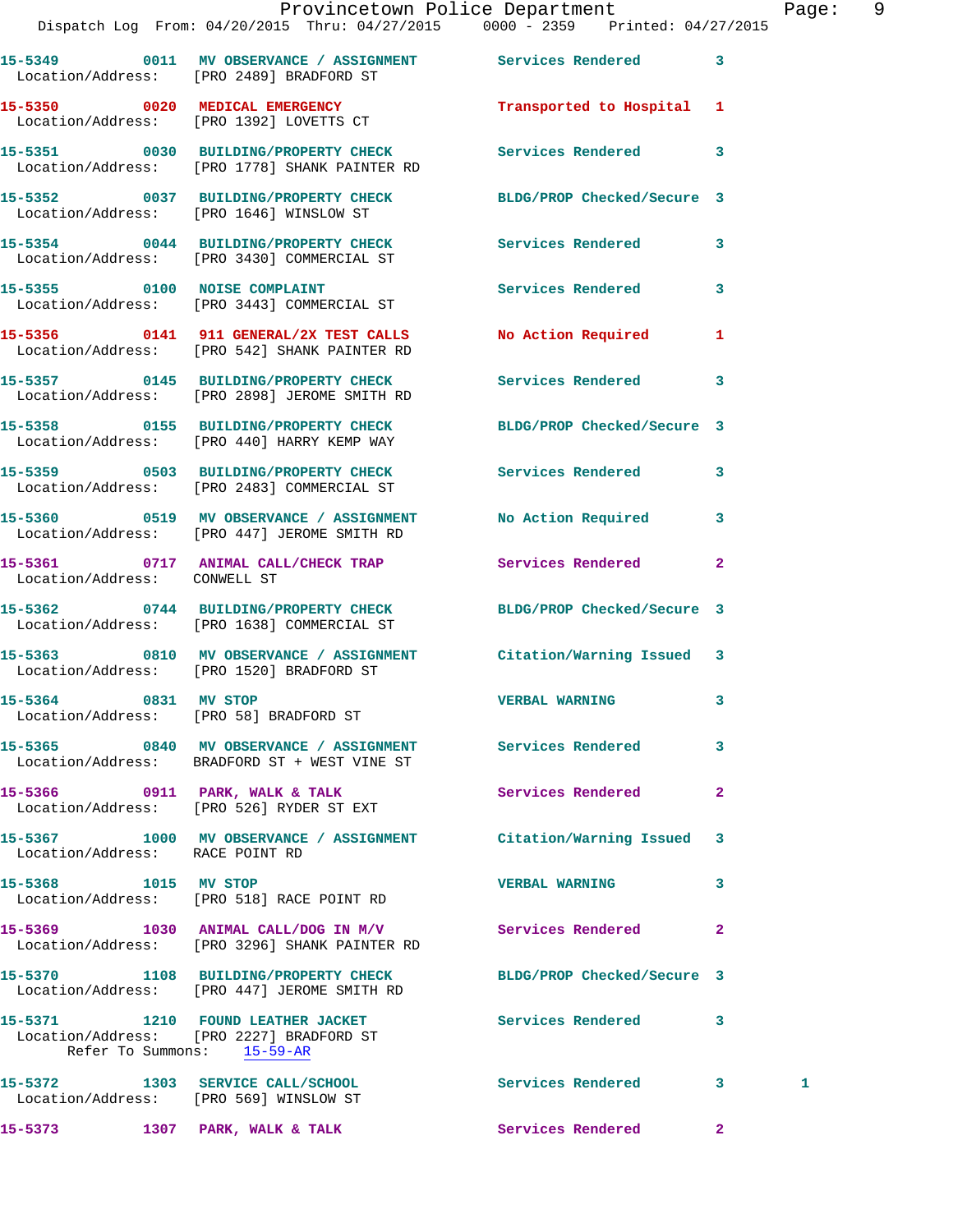|                                      | Dispatch Log From: 04/20/2015 Thru: 04/27/2015 0000 - 2359 Printed: 04/27/2015                                | Provincetown Police Department  |              | Page: 10       |  |
|--------------------------------------|---------------------------------------------------------------------------------------------------------------|---------------------------------|--------------|----------------|--|
| Location/Address: COMMERCIAL ST      |                                                                                                               |                                 |              |                |  |
|                                      | 15-5374 1310 MV COMPLAINT<br>Location/Address: FRANKLIN ST + BRADFORD ST                                      | Services Rendered 2             |              |                |  |
|                                      | 15-5375 1316 BUILDING/PROPERTY CHECK BLDG/PROP Checked/Secure 3<br>Location/Address: [PRO 1780] JOHNSON ST    |                                 |              |                |  |
|                                      | 15-5376 1321 PARK, WALK & TALK<br>Location/Address: [PRO 175] COMMERCIAL ST                                   | No Action Required 2            |              |                |  |
|                                      | 15-5377 1412 BUILDING/PROPERTY CHECK BLDG/PROP Checked/Secure 3<br>Location/Address: [PRO 519] RACE POINT RD  |                                 |              |                |  |
| Location/Address: PLEASANT ST        | 15-5378 1459 FOUND APPLE LAPTOP 1 Services Rendered 3                                                         |                                 |              |                |  |
|                                      | 15-5379 1611 BUILDING/PROPERTY CHECK BLDG/PROP Checked/Secure 3<br>Location/Address: [PRO 3317] CEMETERY RD   |                                 |              |                |  |
|                                      | 15-5380 1809 VERBAL DEFECTIVE<br>Location/Address: [PRO 94] BRADFORD ST                                       | VERBAL WARNING 3                |              |                |  |
|                                      | 15-5381 1834 SECTION TRANSPORT<br>Location/Address: [PRO 3222] ALDEN ST                                       | Transported to Hospital 1       |              |                |  |
|                                      | 15-5382 1853 OVERTURNED KAYAK<br>Location/Address: [PRO 2490] PROVINCELANDS RD                                | Taken/Referred to Other 2       |              |                |  |
| 15-5384 1955 TRESPASS                | Location/Address: [PRO 395] COMMERCIAL ST                                                                     | SPOKEN TO 2                     |              | $\overline{2}$ |  |
| Location/Address: [PRO 571] ALDEN ST | 15-5385 2017 BUILDING/PROPERTY CHECK BLDG/PROP Checked/Secure 3                                               |                                 |              |                |  |
| 15-5386 2028 PANIC ALARM             | Location/Address: [PRO 3237] COMMERCIAL ST                                                                    | False Alarm <b>Example 2018</b> | $\mathbf{1}$ |                |  |
|                                      | 15-5387 2037 VERBAL HEADLIGHTS<br>Location/Address: [PRO 1669] BRADFORD ST                                    | <b>VERBAL WARNING</b>           | $\mathbf{3}$ |                |  |
|                                      | 15-5388 2042 SERVE TRESPASS ORDER<br>Location/Address: [PRO 3977] AUNT SUKEYS WAY                             | Could Not Locate                |              |                |  |
|                                      | 15-5389 2119 BUILDING/PROPERTY CHECK BLDG/PROP Checked/Secure 3<br>Location/Address: [PRO 175] COMMERCIAL ST  |                                 |              |                |  |
|                                      | 15-5390 2220 NOISE COMPLAINT/BUSINESS<br>Location/Address: [PRO 3236] COMMERCIAL ST                           | SPOKEN TO                       | 3            |                |  |
|                                      | 15-5392 2336 BUILDING/PROPERTY CHECK BLDG/PROP Checked/Secure 3<br>Location/Address: [PRO 1989] COMMERCIAL ST |                                 |              |                |  |
| For Date: $04/26/2015$ - Sunday      |                                                                                                               |                                 |              |                |  |
|                                      | 15-5394 0000 LOBBY TRAFFIC<br>Location/Address: [PRO 542] SHANK PAINTER RD                                    | Services Rendered 2             |              | 14             |  |
|                                      | 15-5395 0012 BUILDING/PROPERTY CHECK BLDG/PROP Checked/Secure 3<br>Location/Address: [PRO 2713] COMMERCIAL ST |                                 |              |                |  |
|                                      | 15-5396 0020 BUILDING/PROPERTY CHECK<br>Location/Address: [PRO 175] COMMERCIAL ST                             | BLDG/PROP Checked/Secure 3      |              |                |  |
|                                      | 15-5397 0022 BUILDING/PROPERTY CHECK BLDG/PROP Checked/Secure 3                                               |                                 |              |                |  |

**15-5398 0036 BUILDING/PROPERTY CHECK BLDG/PROP Checked/Secure 3**  Location/Address: [PRO 3259] MACMILLAN WHARF

Location/Address: [PRO 545] SHANK PAINTER RD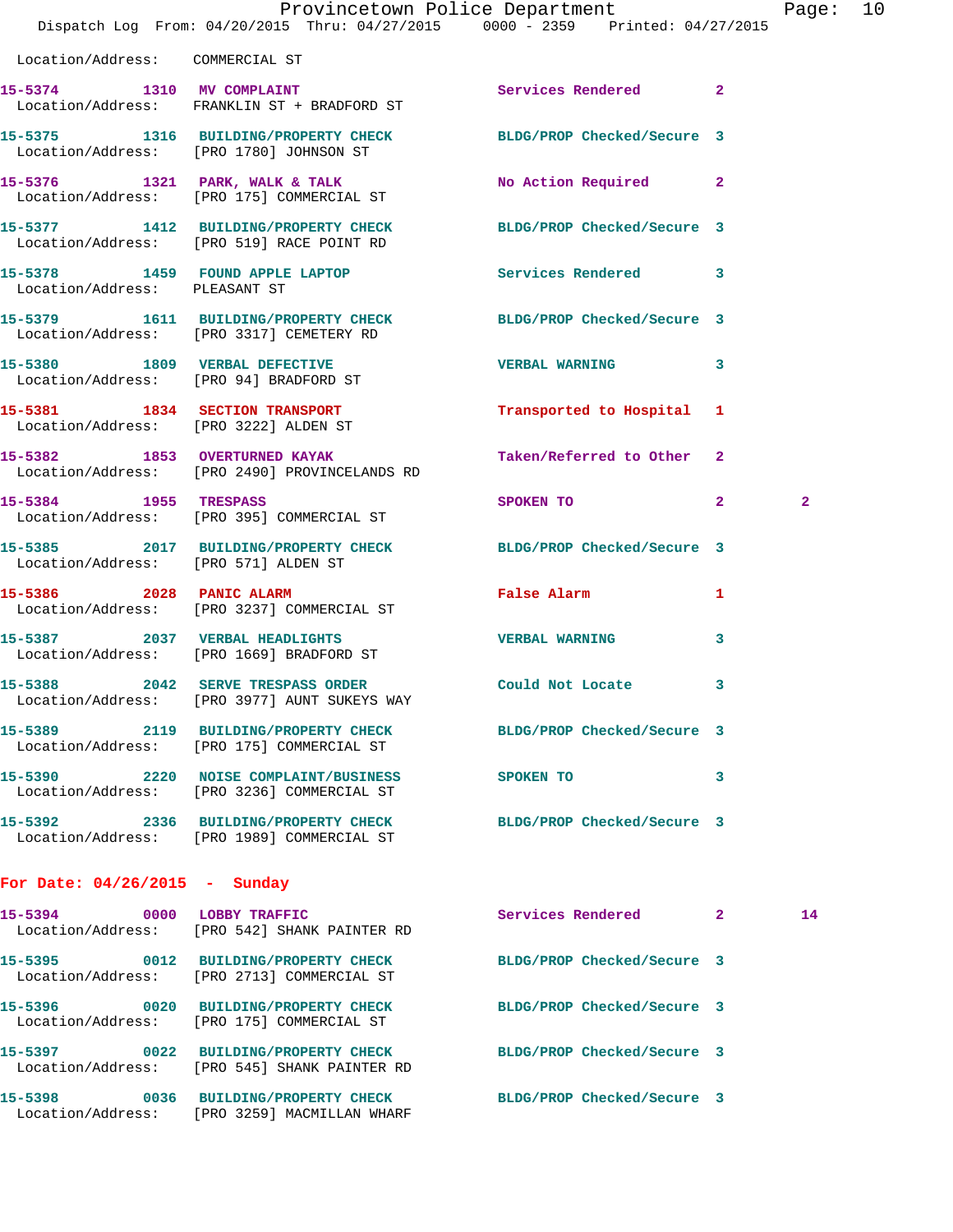|                                        | Dispatch Log From: 04/20/2015 Thru: 04/27/2015 0000 - 2359 Printed: 04/27/2015                                   | Provincetown Police Department              |              | Page: 11 |  |
|----------------------------------------|------------------------------------------------------------------------------------------------------------------|---------------------------------------------|--------------|----------|--|
|                                        | 15-5399 0107 ASSIST CITIZEN<br>Location/Address: COOK ST + COMMERCIAL ST                                         | Services Rendered 3                         |              |          |  |
|                                        | 15-5400 0146 NOISE COMPLAINT Services Rendered 3<br>Location/Address: [PRO 506] PEARL ST                         |                                             |              |          |  |
|                                        | 15-5401 0201 BUILDING/PROPERTY CHECK BLDG/PROP Checked/Secure 3<br>Location/Address: [PRO 2483] COMMERCIAL ST    |                                             |              |          |  |
|                                        | 15-5402 0221 BUILDING/PROPERTY CHECK BLDG/PROP Checked/Secure 3<br>Location/Address: [PRO 444] HIGH POLE HILL    |                                             |              |          |  |
|                                        | 15-5403 0311 BUILDING/PROPERTY CHECK Services Rendered 3<br>Location/Address: [PRO 1778] SHANK PAINTER RD        |                                             |              |          |  |
|                                        | 15-5404 0322 BUILDING/PROPERTY CHECK BLDG/PROP Checked/Secure 3<br>Location/Address: [PRO 512] PRINCE ST         |                                             |              |          |  |
|                                        | 15-5405 0441 BUILDING/PROPERTY CHECK BLDG/PROP Checked/Secure 3<br>Location/Address: [PRO 2490] PROVINCELANDS RD |                                             |              |          |  |
|                                        | 15-5406 0507 BUILDING/PROPERTY CHECK BLDG/PROP Checked/Secure 3<br>Location/Address: [PRO 530] SHANK PAINTER RD  |                                             |              |          |  |
|                                        | 15-5407 0510 BUILDING/PROPERTY CHECK Services Rendered 3<br>Location/Address: [PRO 2483] COMMERCIAL ST           |                                             |              |          |  |
|                                        | 15-5408 0522 ALARM - GENERAL<br>Location/Address: [PRO 3298] WEST FRANKLIN ST                                    | False Alarm <b>Exercise Service Service</b> | 1            |          |  |
|                                        | 15-5409 0541 MV OBSERVANCE / ASSIGNMENT No Action Required 3<br>Location/Address: [PRO 1938] BRADFORD ST         |                                             |              |          |  |
|                                        | 15-5410 0602 MV OBSERVANCE / ASSIGNMENT<br>Location/Address: [PRO 447] JEROME SMITH RD                           | No Action Required                          | 3            |          |  |
|                                        | 15-5411 0745 BUILDING/PROPERTY CHECK Services Rendered 3<br>Location/Address: [PRO 2977] COMMERCIAL ST           |                                             |              |          |  |
|                                        | 15-5412 0820 BUILDING/PROPERTY CHECK BLDG/PROP Checked/Secure 3<br>Location/Address: [PRO 530] SHANK PAINTER RD  |                                             |              |          |  |
|                                        | 15-5413 0835 BUILDING/PROPERTY CHECK<br>Location/Address: [PRO 2499] RACE POINT RD                               | Services Rendered                           |              |          |  |
|                                        | 15-5414 0844 BUILDING/PROPERTY CHECK Services Rendered<br>Location/Address: [PRO 440] HARRY KEMP WAY             |                                             | 3            |          |  |
| Location/Address: [PRO 2521] ROUTE 6   | 15-5415 0844 MV OBSERVANCE / ASSIGNMENT Services Rendered 3                                                      |                                             |              |          |  |
| 15-5416 0857 MV STOP                   | Location/Address: [PRO 2519] ROUTE 6                                                                             | <b>VERBAL WARNING</b>                       | 3            |          |  |
|                                        | 15-5417 0926 MV OBSERVANCE / ASSIGNMENT Services Rendered 3<br>Location/Address: [PRO 106] COMMERCIAL ST         |                                             |              |          |  |
| Location/Address: [PRO 2479] ROUTE 6   | 15-5418 0945 HAZARDS/GLASS HIGHWAY Services Rendered                                                             |                                             | $\mathbf{2}$ |          |  |
| Location/Address: [PRO 58] BRADFORD ST | 15-5419 0947 MV OBSERVANCE / ASSIGNMENT Services Rendered 3                                                      |                                             |              |          |  |
|                                        | 15-5420 1001 MV STOP<br>Location/Address: [PRO 1886] BRADFORD ST                                                 | <b>VERBAL WARNING</b>                       | 3            |          |  |
|                                        | 15-5423 1030 PARK, WALK & TALK<br>Location/Address: [PRO 105] COMMERCIAL ST                                      | Services Rendered                           | $\mathbf{2}$ |          |  |
|                                        | 15-5422 1057 MV COMPLAINT/MISSING Services Rendered 2                                                            |                                             |              |          |  |

Location/Address: [PRO 542] SHANK PAINTER RD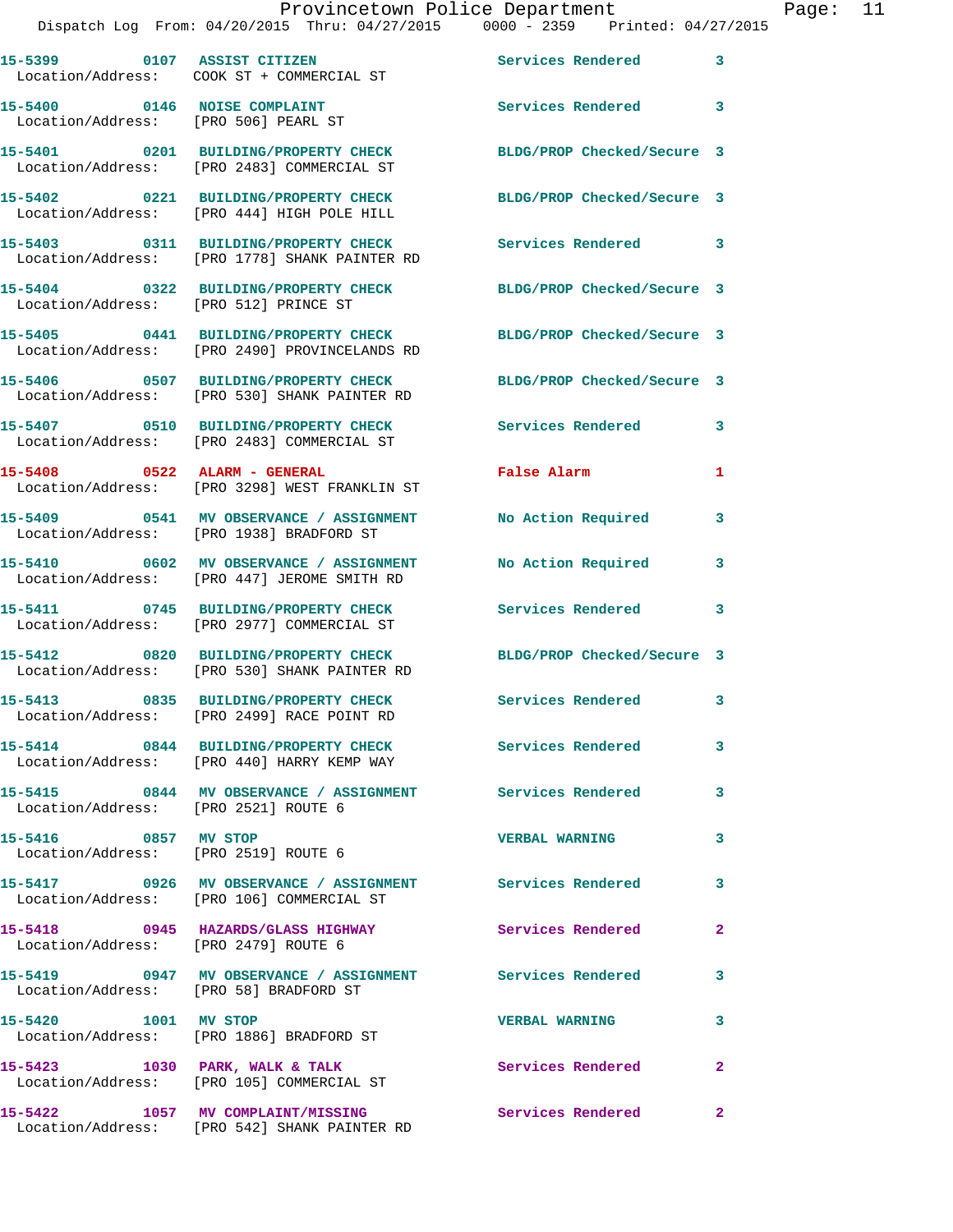| 15-5424 1125 ASSIST CITIZEN<br>Location/Address: COMMERCIAL ST |                                                                                       | SPOKEN TO                  | $\overline{\phantom{a}}$ 3 |
|----------------------------------------------------------------|---------------------------------------------------------------------------------------|----------------------------|----------------------------|
|                                                                | 15-5425 1137 BUILDING/PROPERTY CHECK<br>Location/Address: [PRO 488] MAYFLOWER AVE     | BLDG/PROP Checked/Secure 3 |                            |
| 15-5427 1257 FOLLOW UP<br>Location/Address: COMMERCIAL ST      |                                                                                       | SPOKEN TO                  | $\overline{2}$             |
|                                                                | 15-5428 1308 ASSIST CITIZEN/HANDCUFFS<br>Location/Address: [PRO 3632] COMMERCIAL ST   | <b>Services Rendered</b> 3 |                            |
|                                                                | 15-5429 1320 BUILDING/PROPERTY CHECK<br>Location/Address: [PRO 519] RACE POINT RD     | BLDG/PROP Checked/Secure 3 |                            |
| 15-5431 1332 ALARM - GENERAL                                   | Location/Address: [PRO 210] COMMERCIAL ST                                             | Services Rendered 1        |                            |
|                                                                | 15-5432 1422 BUILDING/PROPERTY CHECK<br>Location/Address: [PRO 175] COMMERCIAL ST     | BLDG/PROP Checked/Secure 3 |                            |
| Location/Address: [PRO 512] PRINCE ST                          | 15-5433 1522 BUILDING/PROPERTY CHECK                                                  | BLDG/PROP Checked/Secure 3 |                            |
|                                                                | 15-5434 1522 MV OBSERVANCE / ASSIGNMENT<br>Location/Address: BRADFORD ST + HOWLAND ST | Services Rendered 3        |                            |
|                                                                | 15-5435 1651 PARK, WALK & TALK<br>Location/Address: [PRO 182] COMMERCIAL ST           | Services Rendered 2        |                            |
|                                                                | 15-5436 1654 BUILDING/PROPERTY CHECK<br>Location/Address: [PRO 182] COMMERCIAL ST     | BLDG/PROP Checked/Secure 3 |                            |
| 15-5437 1731 DRONE USE                                         | Location/Address: [PRO 2698] COMMERCIAL ST                                            | No Action Required         | 3                          |
|                                                                | 15-5438 1751 BUILDING/PROPERTY CHECK<br>Location/Address: [PRO 105] COMMERCIAL ST     | BLDG/PROP Checked/Secure 3 |                            |
| 15-5439 1808 KEEP THE PEACE<br>Location/Address: HOWLAND ST    |                                                                                       | Services Rendered 2        |                            |
|                                                                | 15-5440 1841 BUILDING/PROPERTY CHECK<br>Location/Address: [PRO 234] COMMERCIAL ST     | BLDG/PROP Checked/Secure 3 |                            |
| Location/Address: [PRO 3222] ALDEN ST                          | 15-5441 1844 MEDICAL EMERGENCY/TRANSPORT                                              | Transported to Hospital 1  |                            |
| 15-5442 1848 AT SCHOOL                                         | Location/Address: [PRO 569] WINSLOW ST                                                | No Action Required         | 3                          |
|                                                                | 15-5443 1900 FOUND MI LICENSE<br>Location/Address: [PRO 208] COMMERCIAL ST            | <b>Services Rendered</b>   | 3                          |
| 15-5445 1909 NOISE COMPLAINT                                   | Location/Address: [PRO 442] HARRY KEMP WAY                                            | SPOKEN TO                  | 3                          |
|                                                                | 15-5446 2006 BUILDING/PROPERTY CHECK<br>Location/Address: [PRO 175] COMMERCIAL ST     | BLDG/PROP Checked/Secure 3 |                            |
|                                                                | 15-5447 2008 BUILDING/PROPERTY CHECK<br>Location/Address: [PRO 444] HIGH POLE HILL    | BLDG/PROP Checked/Secure 3 |                            |
| 15-5448 2014 OPEN DOOR                                         | Location/Address: [PRO 187] COMMERCIAL ST                                             | BLDG/PROP Checked/Secure 3 |                            |
| Location/Address: [PRO 571] ALDEN ST                           | 15-5449 2021 BUILDING/PROPERTY CHECK                                                  | BLDG/PROP Checked/Secure 3 |                            |
| 15-5450                                                        | 2154 BUILDING/PROPERTY CHECK                                                          | BLDG/PROP Checked/Secure 3 |                            |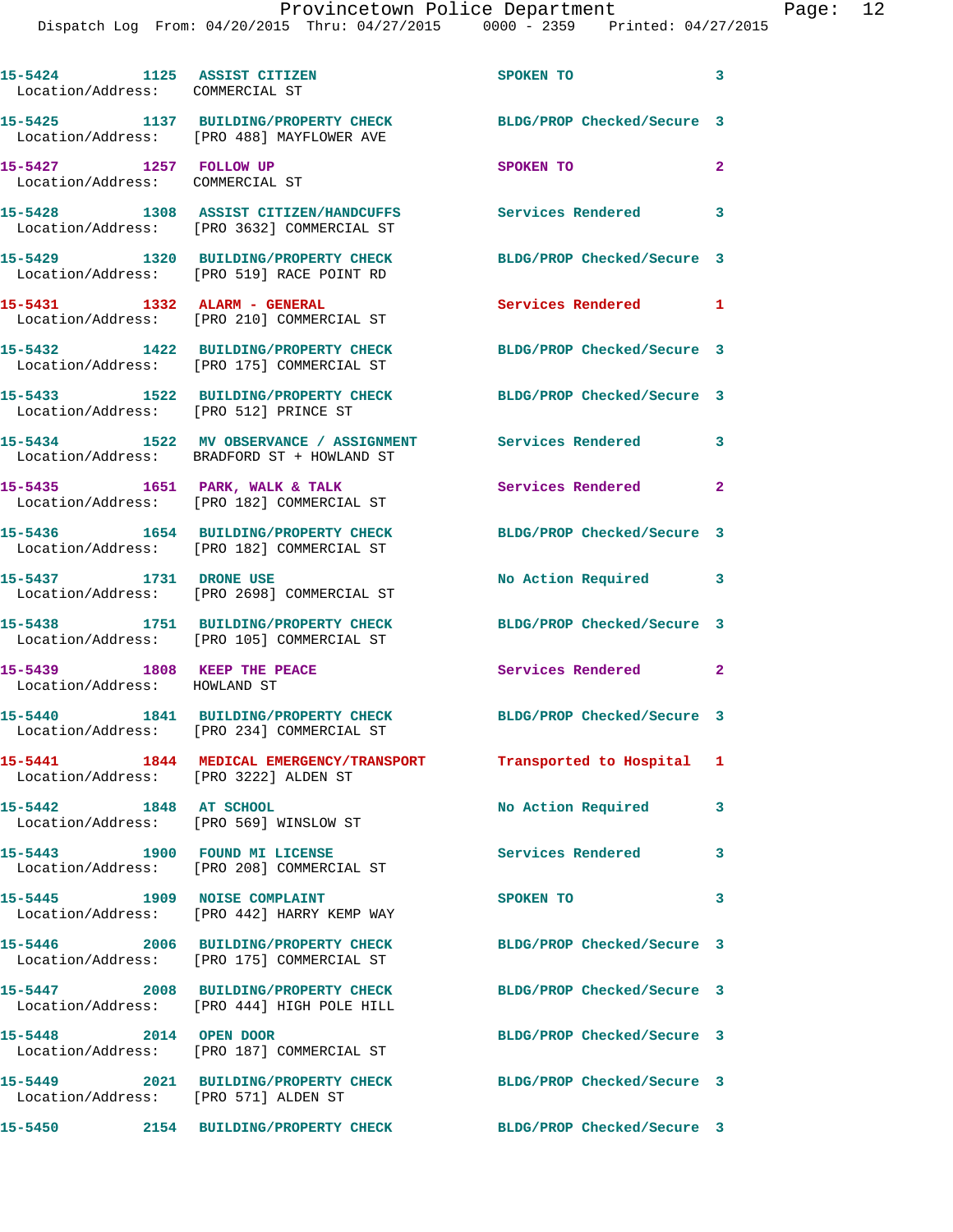|                                      | Dispatch Log From: 04/20/2015 Thru: 04/27/2015 0000 - 2359 Printed: 04/27/2015                                         | Provincetown Police Department |              | Page: 13        |  |
|--------------------------------------|------------------------------------------------------------------------------------------------------------------------|--------------------------------|--------------|-----------------|--|
|                                      | Location/Address: [PRO 1638] COMMERCIAL ST                                                                             |                                |              |                 |  |
| 15-5451 2220 COMPLAINT               | Location/Address: [PRO 395] COMMERCIAL ST                                                                              | Services Rendered 3            |              |                 |  |
|                                      | 15-5452 2254 LOBBY TRAFFIC<br>Location/Address: [PRO 542] SHANK PAINTER RD                                             | Services Rendered 3            |              | 10 <sup>°</sup> |  |
|                                      | 15-5453 2321 BUILDING/PROPERTY CHECK BLDG/PROP Checked/Secure 3<br>Location/Address: [PRO 306] COMMERCIAL ST           |                                |              |                 |  |
| For Date: $04/27/2015$ - Monday      |                                                                                                                        |                                |              |                 |  |
|                                      | 15-5454 0012 BUILDING/PROPERTY CHECK BLDG/PROP Checked/Secure 3<br>Location/Address: [PRO 530] SHANK PAINTER RD        |                                |              |                 |  |
|                                      | 15-5455 0013 MV OBSERVANCE / ASSIGNMENT Services Rendered 3<br>Location/Address: [PRO 3231] BRADFORD ST                |                                |              |                 |  |
|                                      | 15-5456 0043 BUILDING/PROPERTY CHECK<br>Location/Address: [PRO 2966] COMMERCIAL ST                                     | BLDG/PROP Checked/Secure 3     |              |                 |  |
|                                      | 15-5457 0045 BUILDING/PROPERTY CHECK<br>Location/Address: [PRO 1646] WINSLOW ST                                        | BLDG/PROP Checked/Secure 3     |              |                 |  |
|                                      | 15-5458 0048 BUILDING/PROPERTY CHECK<br>Location/Address: [PRO 433] RYDER ST EXT                                       | BLDG/PROP Checked/Secure 3     |              |                 |  |
|                                      | Location/Address: BRADFORD ST + HOWLAND ST                                                                             |                                |              |                 |  |
|                                      | 15-5460 0143 BUILDING/PROPERTY CHECK<br>Location/Address: [PRO 2500] COMMERCIAL ST                                     | BLDG/PROP Checked/Secure 3     |              |                 |  |
|                                      | 15-5461 0210 BUILDING/PROPERTY CHECK<br>Location/Address: [PRO 440] HARRY KEMP WAY                                     | BLDG/PROP Checked/Secure 3     |              |                 |  |
|                                      | 15-5462 0232 BUILDING/PROPERTY CHECK<br>Location/Address: [PRO 105] COMMERCIAL ST                                      | BLDG/PROP Checked/Secure 3     |              |                 |  |
| 15-5463                              | 0240 BUILDING/PROPERTY CHECK BLDG/PROP Checked/Secure 3<br>Location/Address: [PRO 444] HIGH POLE HILL                  |                                |              |                 |  |
|                                      | 15-5464 0303 BUILDING/PROPERTY CHECK BLDG/PROP Checked/Secure 3<br>Location/Address: [PRO 1638] COMMERCIAL ST          |                                |              |                 |  |
|                                      | 15-5465 0448 BUILDING/PROPERTY CHECK BLDG/PROP Checked/Secure 3<br>Location/Address: [PRO 1638] COMMERCIAL ST          |                                |              |                 |  |
|                                      | 15-5466 0513 BUILDING/PROPERTY CHECK BLDG/PROP Checked/Secure 3<br>Location/Address: [PRO 447] JEROME SMITH RD         |                                |              |                 |  |
|                                      | 15-5467 			 0516 BUILDING/PROPERTY CHECK 					BLDG/PROP Checked/Secure 3<br>Location/Address: [PRO 1989] COMMERCIAL ST |                                |              |                 |  |
| Location/Address: ROUTE 6 + SNAIL RD | 15-5468 0521 MV OBSERVANCE / ASSIGNMENT Services Rendered 3                                                            |                                |              |                 |  |
| 15-5469 0541 LIFT ASSIST             | Location/Address: [PRO 1269] ALDEN ST                                                                                  | PATIENT REFUSAL 1              |              |                 |  |
|                                      | 15-5470 0601 COMPLAINT<br>Location/Address: [PRO 542] SHANK PAINTER RD                                                 | SPOKEN TO                      | $\mathbf{3}$ |                 |  |
|                                      | 15-5471 0602 PARK, WALK & TALK 3 Services Rendered 2<br>Location/Address: [PRO 516] RACE POINT RD                      |                                |              |                 |  |
|                                      | 15-5473 0811 PARK, WALK & TALK 6 Services Rendered 2<br>Location/Address: [PRO 569] WINSLOW ST                         |                                |              |                 |  |